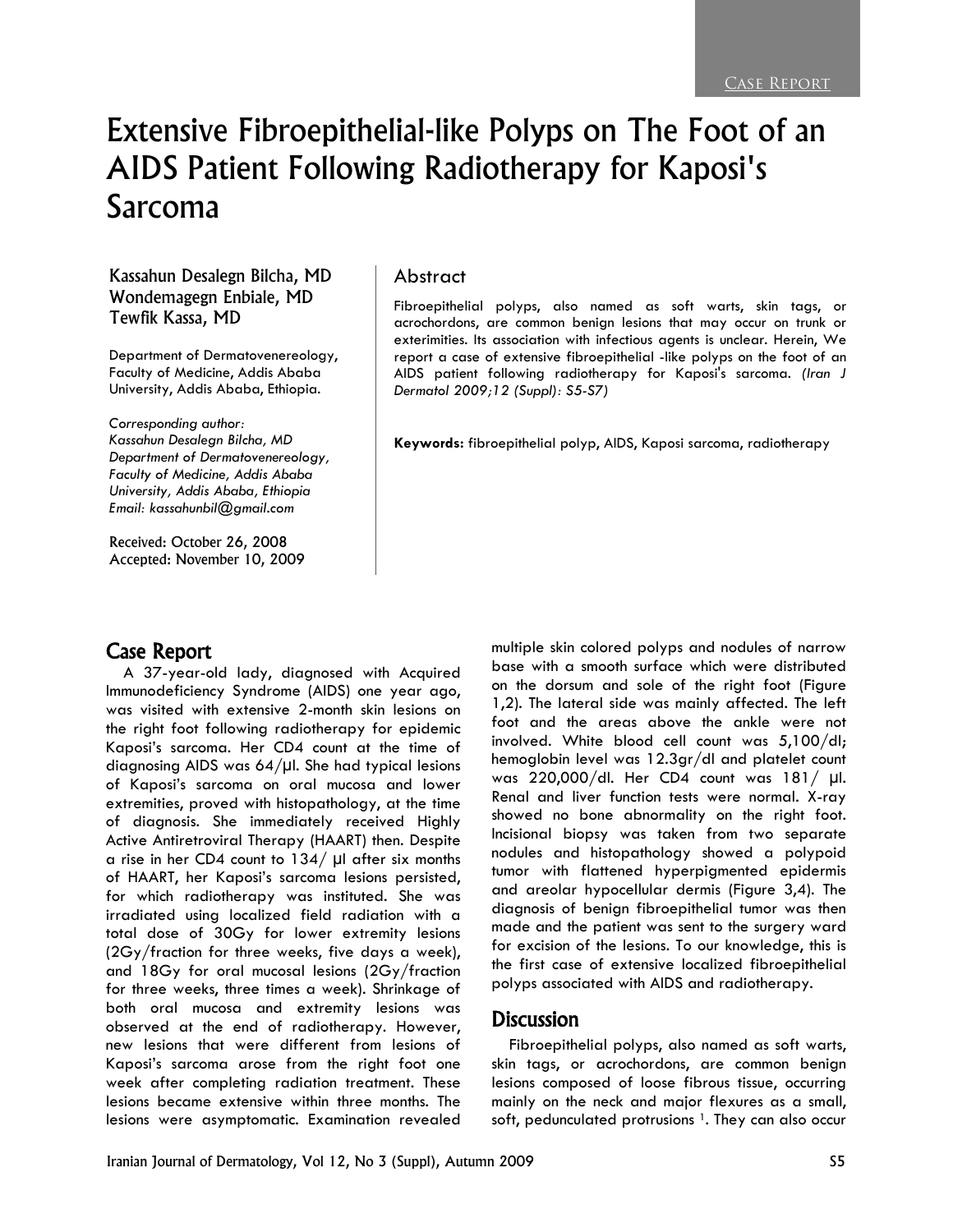

*Figure 1. Skin-colored smooth-surfaced polyps on the dorsum of the foot of an AIDS patient treated with radiotherapy for Kaposi's sarcoma. Note the violaceous lesions of shrunken Kaposi's sarcoma that are different from the polyps.* 



*Figure 2. Extensive polyps on the sole of the same patient in Figure 1.* 



*Figure 3. Hematoxyline-Eosine (HE) staining of the lesion showed a flattened epidermis and hypocellular dermis (10X).* 

on the lower extremities 2 and their size could be very giant 3,4. Although the exact cause of fibroepithelial polyps is not known, their association with impaired carbohydrate metabolism has been mentioned 5. Human papilloma virus infection has also been identified in 88% of skin tags in one series <sup>6</sup>. Soft fibroma-like lesions having histologic features of skin tags have also been mentioned in



*Figure 4. High power magnification of the polyps showed a hyperpigmented epidermis and loose areolar dermis (HE stain, 40X)* 

patients with lymphedema and Kaposi's sarcoma 7. The possibility of an infectious cause and immunosupression in the pathogenesis of fibroepithelial polyps is supported by the recent review of immunosupression related fibroproliferative polyps by Gleason and Vargas 8. Our report substantiated the theory that immunosupression is an important factor in the